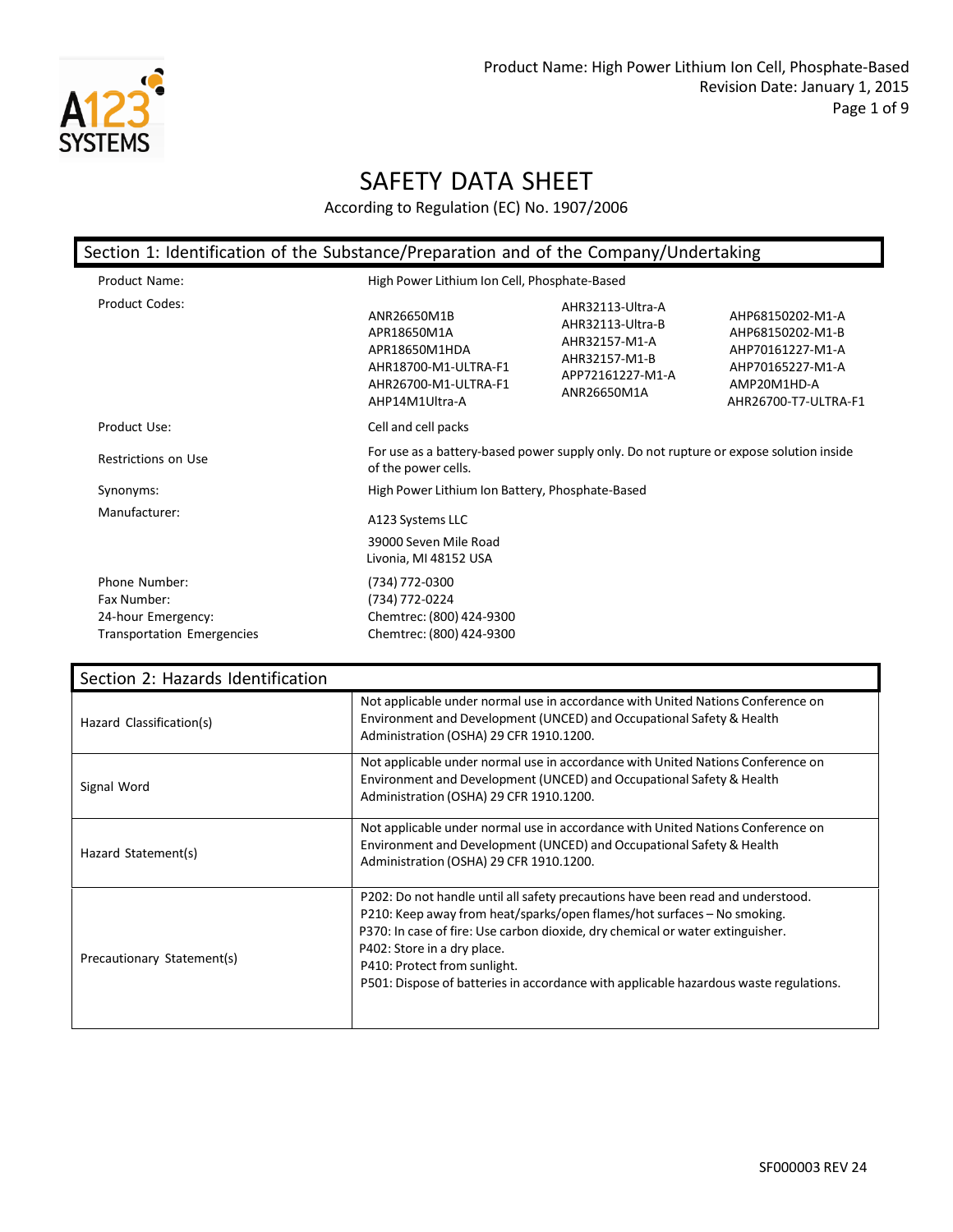

| Protective Clothing                           | NFPA Rating (USA)   | <b>EC Classification</b>                                                                                                                                                                                                                                                                                                                     | WHMIS (Canada)                                                        | Transportation                                                                                                                                                                                                                                                                                      | <b>GHS Hazard Symbol</b>          |
|-----------------------------------------------|---------------------|----------------------------------------------------------------------------------------------------------------------------------------------------------------------------------------------------------------------------------------------------------------------------------------------------------------------------------------------|-----------------------------------------------------------------------|-----------------------------------------------------------------------------------------------------------------------------------------------------------------------------------------------------------------------------------------------------------------------------------------------------|-----------------------------------|
| Not required with<br>normal use               | $\overline{0}$<br>0 | Not classified as<br>hazardous                                                                                                                                                                                                                                                                                                               | Not applicable<br>with normal use                                     | See Section 14                                                                                                                                                                                                                                                                                      | Not applicable with<br>normal use |
| Preparation Hazards and<br>Classification:    | harmful.            |                                                                                                                                                                                                                                                                                                                                              |                                                                       | Not classified as dangerous or hazardous with normal use. The cell should not be opened or<br>burned. Exposure to the ingredients contained within or their combustion products could be                                                                                                            |                                   |
|                                               |                     | environment.                                                                                                                                                                                                                                                                                                                                 |                                                                       | European Communities (EC): This product is not classified as hazardous according to Regulation<br>(EC) No. 1272/2008. This product contains dangerous ingredients however, there is no expected<br>release during use of the product and there is a barrier preventing exposure of the user and the |                                   |
| Appearance, Color and Odor:                   |                     | Solid object with no odor.                                                                                                                                                                                                                                                                                                                   |                                                                       |                                                                                                                                                                                                                                                                                                     |                                   |
| Primary Route(s) of Exposure:                 |                     | These chemicals are contained in a sealed enclosure. Risk of exposure occurs only if the cell is<br>mechanically, thermally or electrically abused to the point of compromising the enclosure. If this<br>occurs, exposure to the electrolyte solution contained within can occur by Inhalation, Ingestion,<br>Eye contact and Skin contact. |                                                                       |                                                                                                                                                                                                                                                                                                     |                                   |
| <b>Potential Health Effects:</b>              |                     |                                                                                                                                                                                                                                                                                                                                              | ACUTE (short term): see Section 8 for exposure controls               |                                                                                                                                                                                                                                                                                                     |                                   |
|                                               |                     |                                                                                                                                                                                                                                                                                                                                              | would be corrosive and can cause burns to skin and eyes.              | In the event that this cell has been ruptured, the electrolyte solution contained within the cell                                                                                                                                                                                                   |                                   |
| Inhalation:                                   |                     | Inhalation of materials from a sealed cell is not an expected route of exposure. Vapors or mists<br>from a ruptured cell may cause respiratory irritation.                                                                                                                                                                                   |                                                                       |                                                                                                                                                                                                                                                                                                     |                                   |
| Ingestion:                                    |                     | Swallowing of materials from a sealed cell is not an expected route of exposure. Swallowing the<br>contents of an open cell can cause serious chemical burns of mouth, esophagus, and<br>gastrointestinal tract.                                                                                                                             |                                                                       |                                                                                                                                                                                                                                                                                                     |                                   |
| Skin:                                         |                     | Contact between the cell and skin will not cause any harm. Skin contact with contents of an open<br>cell can cause severe irritation or burns to the skin.                                                                                                                                                                                   |                                                                       |                                                                                                                                                                                                                                                                                                     |                                   |
| Eye:                                          |                     | Contact between the cell and the eye will not cause any harm. Eye contact with contents of an<br>open cell can cause severe irritation or burns to the eye.                                                                                                                                                                                  |                                                                       |                                                                                                                                                                                                                                                                                                     |                                   |
|                                               |                     |                                                                                                                                                                                                                                                                                                                                              | CHRONIC (long term): see Section 11 for additional toxicological data |                                                                                                                                                                                                                                                                                                     |                                   |
| Medical Conditions Aggravated by<br>Exposure: |                     | Not available                                                                                                                                                                                                                                                                                                                                |                                                                       |                                                                                                                                                                                                                                                                                                     |                                   |
| Interactions With Other Chemicals:            |                     | Immersion in high conductivity liquids may cause corrosion and breaching of the cell enclosure.<br>The electrolyte solution inside of the power cells may react with alkaline (basic) materials and<br>present a flammable hazard                                                                                                            |                                                                       |                                                                                                                                                                                                                                                                                                     |                                   |
| Potential Environmental Effects:              |                     | Not available                                                                                                                                                                                                                                                                                                                                |                                                                       |                                                                                                                                                                                                                                                                                                     |                                   |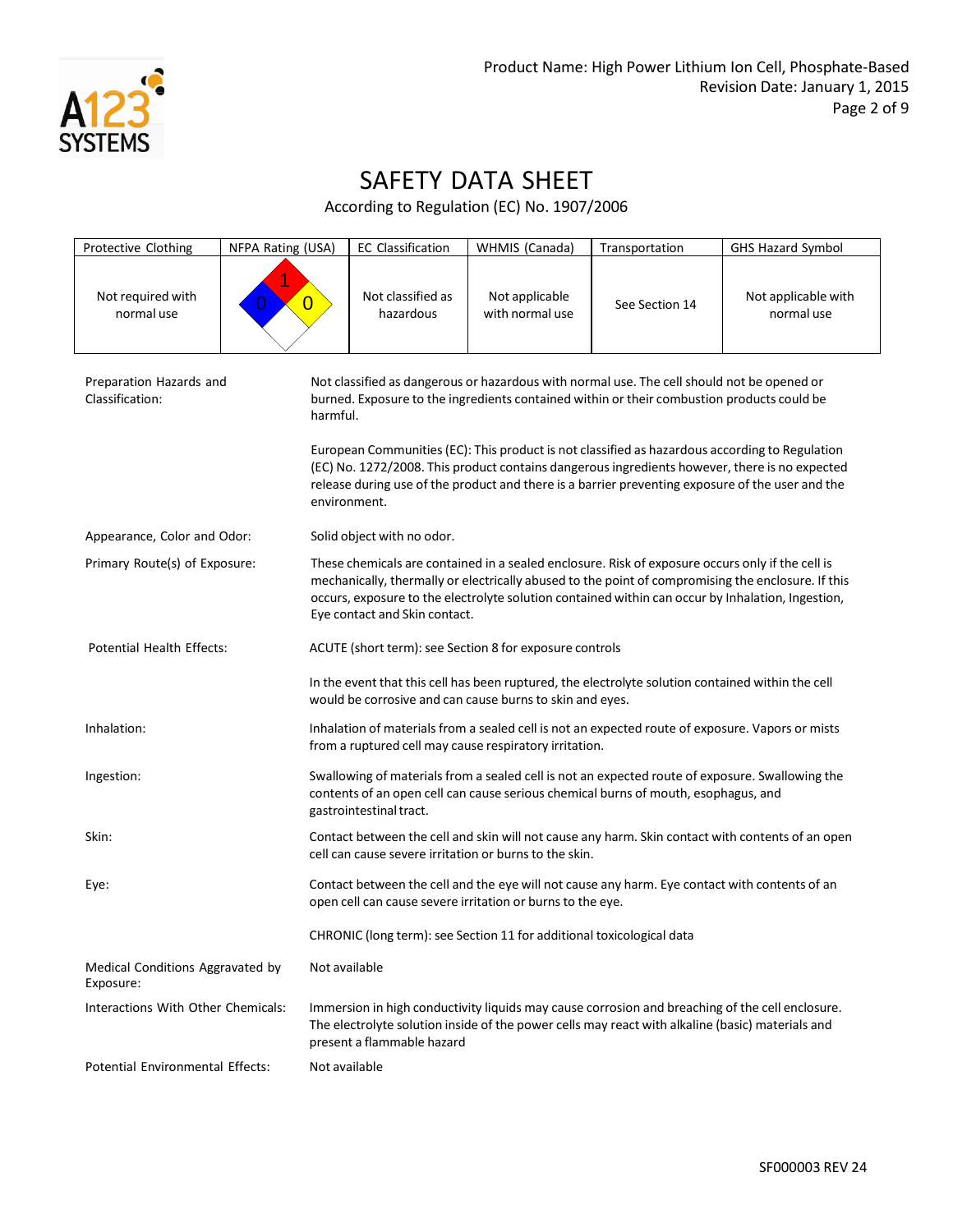

According to Regulation (EC) No. 1907/2006

#### Section 3: Composition/Information on Ingredients

As a solid, manufactured article, exposure to hazardousingredientsis not expected with normal use.

USA: This cell is an article pursuant to 29 CFR 1910.1200 and, as such, is not subject to the OSHA Hazard Communication Standard requirement. The information contained in this Safety Data Sheet contains valuable information critical to the safe handling and proper use of the product. This SDS should be retained and available for employees and other users of this product.

Canada: This is not a controlled product under WHMIS. This product meets the definition of a "manufactured article" and is not subject to the regulations of the Hazardous Products Act.

| Cell component       | Chemical Name                                                                                                                                                             | CAS#                                                    | EINECS#                                                        | Concentration range in<br>electrolyte (w/w %) | Mass range in<br>cell $(g/g \%)$ |
|----------------------|---------------------------------------------------------------------------------------------------------------------------------------------------------------------------|---------------------------------------------------------|----------------------------------------------------------------|-----------------------------------------------|----------------------------------|
| Electrolyte salt     | Lithium hexafluorophosphate                                                                                                                                               | 21324-40-3                                              | 244-334-7                                                      | $10 - 20$                                     | $1 - 5$                          |
| Electrolyte solvents | Includes one or more of the<br>following:<br><b>Ethylene Carbonate</b><br>Propylene Carbonate<br>Diethyl Carbonate<br>Dimethyl Carbonate<br><b>Ethyl Methyl Carbonate</b> | 96-49-1<br>108-32-7<br>105-58-8<br>616-38-6<br>623-53-0 | 202-510-0<br>203-572-1<br>203-311-1<br>210-478-4<br>Not Listed | $80 - 90$                                     | $10-20$                          |

#### Section 4: First Aid Measures

| Inhalation:   | If contents of an opened cell are inhaled, remove source of contamination or move victim to fresh air.<br>Obtain medical advice.                                                                                                                                                                                                                                                                                                                                                                                                                         |
|---------------|----------------------------------------------------------------------------------------------------------------------------------------------------------------------------------------------------------------------------------------------------------------------------------------------------------------------------------------------------------------------------------------------------------------------------------------------------------------------------------------------------------------------------------------------------------|
| Eye Contact:  | Contact with the contents of an opened cell can cause burns. If eye contact with contents of an open cell occurs,<br>immediately flush the contaminated eye(s) with lukewarm, gently flowing water for at least 30 minutes while<br>holding the eyelids open. Neutral saline solution may be used as soon as it is available. If necessary, continue<br>flushing during transport to emergency care facility. Take care not to rinse contaminated water into the<br>unaffected eye or onto face. Quickly transport victim to an emergency care facility. |
| Skin Contact: | Contact with the contents of an opened cell can cause burns. If skin contact with contents of an open cell occurs,<br>as quickly as possible remove contaminated clothing, shoes and leather goods. Immediately flush with lukewarm,<br>gently flowing water for at least 30 minutes. If irritation or pain persists, seek medical attention. Completely<br>decontaminate clothing, shoes and leather goods before reuse or discard.                                                                                                                     |
| Ingestion:    | Contact with the contents of an opened cell can cause burns. If ingestion of contents of an open cell occurs, NEVER<br>give anything by mouth if victim is rapidly losing consciousness, or is unconscious or convulsing. Have victim rinse<br>mouth thoroughly with water. DO NOT INDUCE VOMITING. If vomiting occurs naturally, have victim lean forward<br>to reduce risk of aspiration. Have victim rinse mouth with water again. Quickly transport victim to an emergency<br>care facility.                                                         |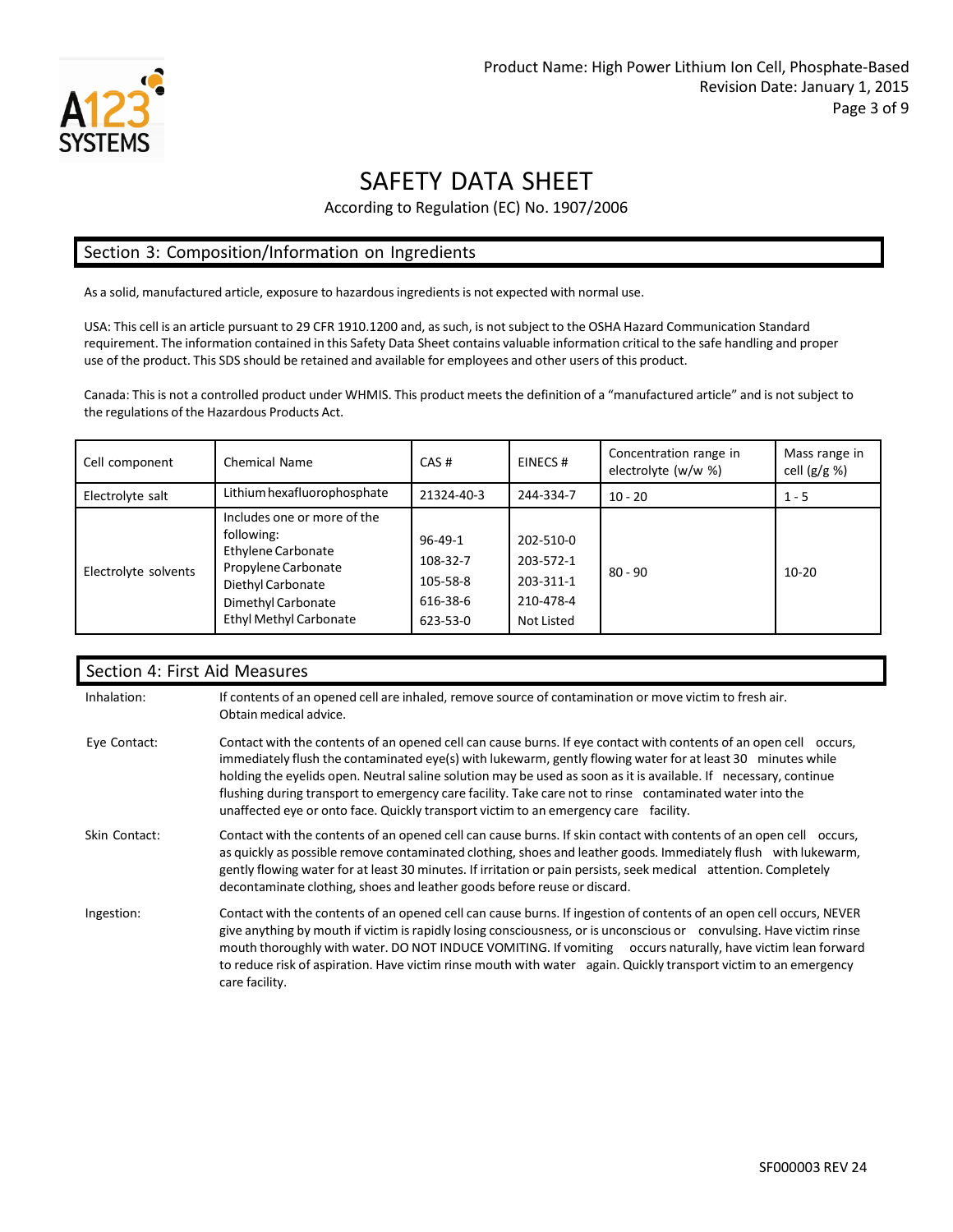

| Section 5: Fire Fighting Measures                         |                                                                                                                                                                                                                                                                                                                                                                            |
|-----------------------------------------------------------|----------------------------------------------------------------------------------------------------------------------------------------------------------------------------------------------------------------------------------------------------------------------------------------------------------------------------------------------------------------------------|
| Flammable Properties:                                     | Lithium ion batteries contain flammable liquid electrolyte that may vent, ignite and<br>produce sparks when subjected to high temperatures (> 150 °C (302 °F)), when<br>damaged or abused (e.g., mechanical damage or electrical overcharge). Burning cells<br>can ignite other batteries in close proximity.                                                              |
| Suitable extinguishing Media:                             | Small Fires - Dry chemical, CO <sub>2</sub> , water spray or regular foam.<br>Large Fires - Water spray, fog or regular foam. Move containers from fire area if you<br>can do it without risk.                                                                                                                                                                             |
| Unsuitable extinguishing Media:                           | Not Applicable                                                                                                                                                                                                                                                                                                                                                             |
| <b>Explosion Data:</b>                                    | Not Applicable                                                                                                                                                                                                                                                                                                                                                             |
| Sensitivity to Mechanical Impact:                         | Extreme mechanical abuse will result in rupture of the individual battery cells.                                                                                                                                                                                                                                                                                           |
| Sensitivity to Static Discharge:                          | Electrostatic discharges imposed directly on the spilled electrolyte may start<br>combustion.                                                                                                                                                                                                                                                                              |
| Specific Hazards arising from the Chemical:               | The interaction of water or water vapor and exposed lithium hexafluorophosphate (Li<br>PF6) may result in the generation of hydrogen and hydrogen fluoride (HF) gas.<br>Contact with battery electrolyte may be irritating to skin, eyes and mucous membranes.<br>Fire will produce irritating, corrosive and/or toxic gases. Fumes may cause dizziness or<br>suffocation. |
| Protective Equipment and precautions for<br>firefighters: | Wear positive pressure self-contained breathing apparatus (SCBA).<br>Structural firefighters' protective clothing will only provide limited protection. Fight fire<br>from a safe distance.                                                                                                                                                                                |
| NFPA:                                                     |                                                                                                                                                                                                                                                                                                                                                                            |
| Health:                                                   | 0                                                                                                                                                                                                                                                                                                                                                                          |
| Flammability:                                             | 1                                                                                                                                                                                                                                                                                                                                                                          |
| Instability:                                              | 0                                                                                                                                                                                                                                                                                                                                                                          |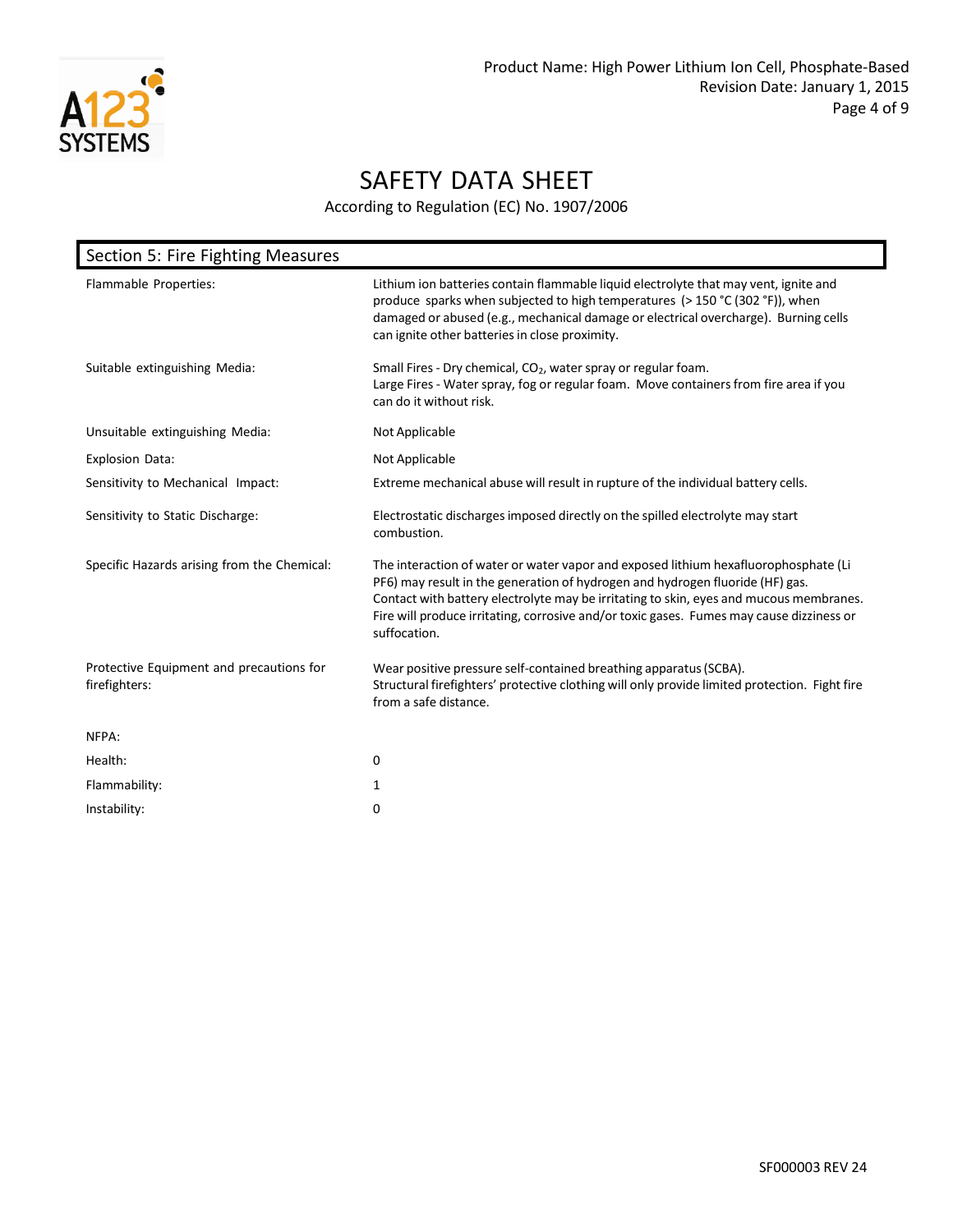

| Section 6: Accidental Release Measures |                                                                                                                                                                                                                                                                                                                                           |  |  |
|----------------------------------------|-------------------------------------------------------------------------------------------------------------------------------------------------------------------------------------------------------------------------------------------------------------------------------------------------------------------------------------------|--|--|
| Personal Precautions:                  | As an immediate precautionary measure, isolate spill or leak area for at least 25 meters<br>(75 feet) in all directions. Keep unauthorized personnel away. Stay upwind. Keep out of<br>low areas.<br>Ventilate closed areas before entering.<br>Wear adequate personal protective equipment as indicated in Section 8.                    |  |  |
| Environmental Precautions:             | Prevent material from contaminating soil and from entering sewers or waterways.                                                                                                                                                                                                                                                           |  |  |
| Methods for Containment:               | Stop the leak if safe to do so. Contain the spilled liquid with dry sand or earth. Clean up<br>spills immediately.                                                                                                                                                                                                                        |  |  |
| Methods for Clean-up:                  | Absorb spilled material with an inert absorbent (dry sand or earth). Scoop<br>contaminated absorbent into an acceptable waste container. Collect all contaminated<br>absorbent and dispose of according to directions in Section 13. Scrub the area with<br>detergent and water; collect all contaminated wash water for proper disposal. |  |  |

| Section 7: Handling and Storage |                                                                                                                                                                                                                                                                 |
|---------------------------------|-----------------------------------------------------------------------------------------------------------------------------------------------------------------------------------------------------------------------------------------------------------------|
| Handling/Transportation:        | Do not open, dissemble, crush or burn cell. Do not expose cell to temperatures outside<br>the range of -40°C to 80°C.                                                                                                                                           |
| Storage:                        | Store cell in a dry location. To minimize any adverse effects on battery performance it is<br>recommended that the cells be kept at room temperature (25°C +/- 5°C). Elevated<br>temperatures can result in shortened cell life. Keep out of reach of children. |

| Section 8: Exposure Controls/Personal Protection |                                                                                                                                                                                                                |  |
|--------------------------------------------------|----------------------------------------------------------------------------------------------------------------------------------------------------------------------------------------------------------------|--|
| <b>Exposure Limit Values:</b>                    | Airborne exposures to hazardous substances are not expected when product is used for<br>its intended purpose.                                                                                                  |  |
| <b>Engineering Controls:</b>                     | Use local exhaust ventilation or other engineering controls to control sources of dust,<br>mist, fume and vapor.                                                                                               |  |
| Personal Protection:<br>Respiratory Protection:  | Not necessary under normal conditions.<br>Not necessary under normal conditions.                                                                                                                               |  |
| Skin Protection:                                 | Not necessary under normal conditions. Wear neoprene or natural rubber gloves if<br>handling an open or leaking cell.                                                                                          |  |
| Eye Protection:                                  | Not necessary under normal conditions. Wear safety glasses if handling an open or<br>leaking cell.                                                                                                             |  |
| Other Protective Equipment:                      | Not necessary under normal conditions. If exposure to the electrolyte solution is<br>expected due to non-routine tasks, a safety shower and eye-wash fountain readily<br>available in the immediate work area. |  |
| Hygiene Measures:                                | Do not eat, drink or smoke in work areas. Maintain good housekeeping.                                                                                                                                          |  |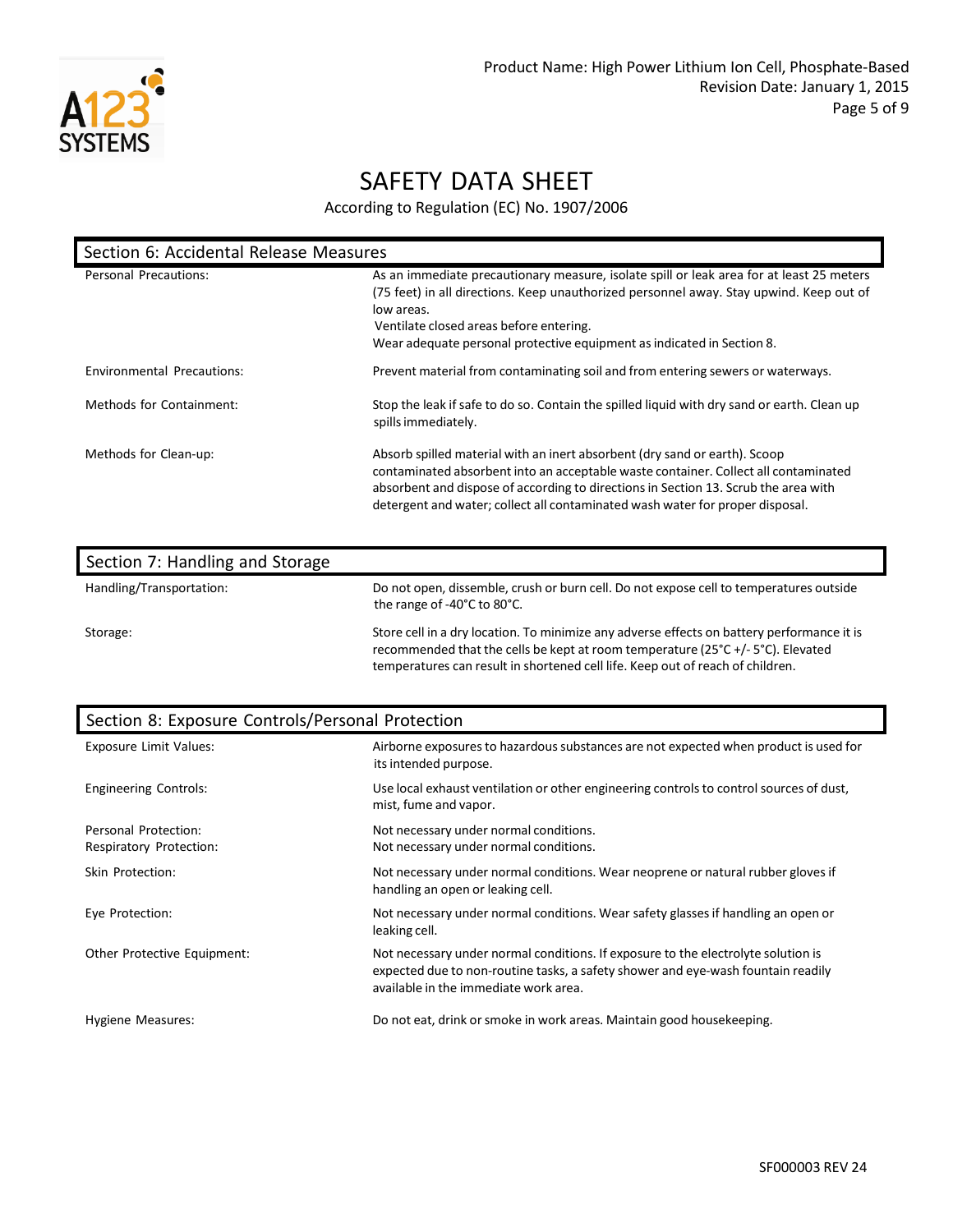

According to Regulation (EC) No. 1907/2006

| Section 9: Physical and Chemical Properties |                |                                       |                |
|---------------------------------------------|----------------|---------------------------------------|----------------|
| Physical State:                             | Solid          | Vapor Pressure (mm Hg @ 20°C):        | Not applicable |
| Appearance:                                 | Cell           | Vapor Density:                        | Not applicable |
| pH:                                         | Not applicable | Solubility in Water:                  | Insoluble      |
| Relative Density:                           | Not available  | Water / Oil distribution coefficient: | Not applicable |
| <b>Boiling Point:</b>                       | Not applicable | Odor Type:                            | Odorless       |
| <b>Melting Point:</b>                       | Not applicable | Odor Threshold:                       | Not applicable |
| Viscosity:                                  | Not applicable | Evaporation Rate:                     | Not applicable |
| <b>Oxidizing Properties:</b>                | Not applicable | Auto Ignition Temperature (°C):       | Not applicable |
| Flash Point and Method (°C):                | Not applicable | Flammability Limits (%):              | Not applicable |
| Octanol/Water Partition Coefficient         | Not applicable | Decomposition Temperature             | $90^{\circ}$ C |

| Section 10: Stability and Reactivity |                                                                                                                                                                                                              |
|--------------------------------------|--------------------------------------------------------------------------------------------------------------------------------------------------------------------------------------------------------------|
| Stability:                           | Sealed and normally functioning power cells are considered stable.                                                                                                                                           |
| Conditions to Avoid:                 | Avoid exposing the cell to fire or temperatures above 80°C. Do not disassemble, crush,<br>short or install with incorrect polarity. Avoid mechanical or electrical abuse.                                    |
| Incompatible Materials:              | Do not immerse in water or other high conductivity liquids.                                                                                                                                                  |
| Hazardous Decomposition Products:    | This material may release toxic fumes if burned or exposed to fire. Breaching of the<br>cell enclosure may lead to generation of hazardous fumes which may include<br>extremely hazardous hydrofluoric acid. |
| Possibility of Hazardous Reactions:  | Not available                                                                                                                                                                                                |

| Section 11. TOXICOIOGICAL INTOHITATION |                                                                                                                                                                                                                                                                                                                                                    |
|----------------------------------------|----------------------------------------------------------------------------------------------------------------------------------------------------------------------------------------------------------------------------------------------------------------------------------------------------------------------------------------------------|
| <b>Acute Toxicity Data</b>             | Acute oral, dermal and inhalation toxicity data are not available for this article.                                                                                                                                                                                                                                                                |
| Other Toxicity Data<br>Irritation:     | Risk of irritation occurs only if the cell is mechanically, thermally or electrically abused to<br>the point of compromising the enclosure. If this occurs, irritation to the skin, eyes and<br>respiratory tract may occur.                                                                                                                       |
| Corrosivity:                           | Not applicable                                                                                                                                                                                                                                                                                                                                     |
| Sensitization:                         | Not available                                                                                                                                                                                                                                                                                                                                      |
| Neurological Effects:                  | Not applicable                                                                                                                                                                                                                                                                                                                                     |
| <b>Genetic Effects:</b>                | Not applicable                                                                                                                                                                                                                                                                                                                                     |
| Reproductive Effects:                  | Not applicable                                                                                                                                                                                                                                                                                                                                     |
| Developmental Effects:                 | Not applicable                                                                                                                                                                                                                                                                                                                                     |
| Target Organ Effects:                  | Not applicable                                                                                                                                                                                                                                                                                                                                     |
| Carcinogenicity:                       | Normal safe handling of this product will not result in exposure to substances that are<br>considered human carcinogens by IARC (International Agency for Research on Cancer),<br>ACGIH (American Conference of Governmental Industrial Hygienists), OSHA<br>(Occupational Safety and Health Administration) or NTP (National Toxicology Program). |

#### Section 11: Toxicological Information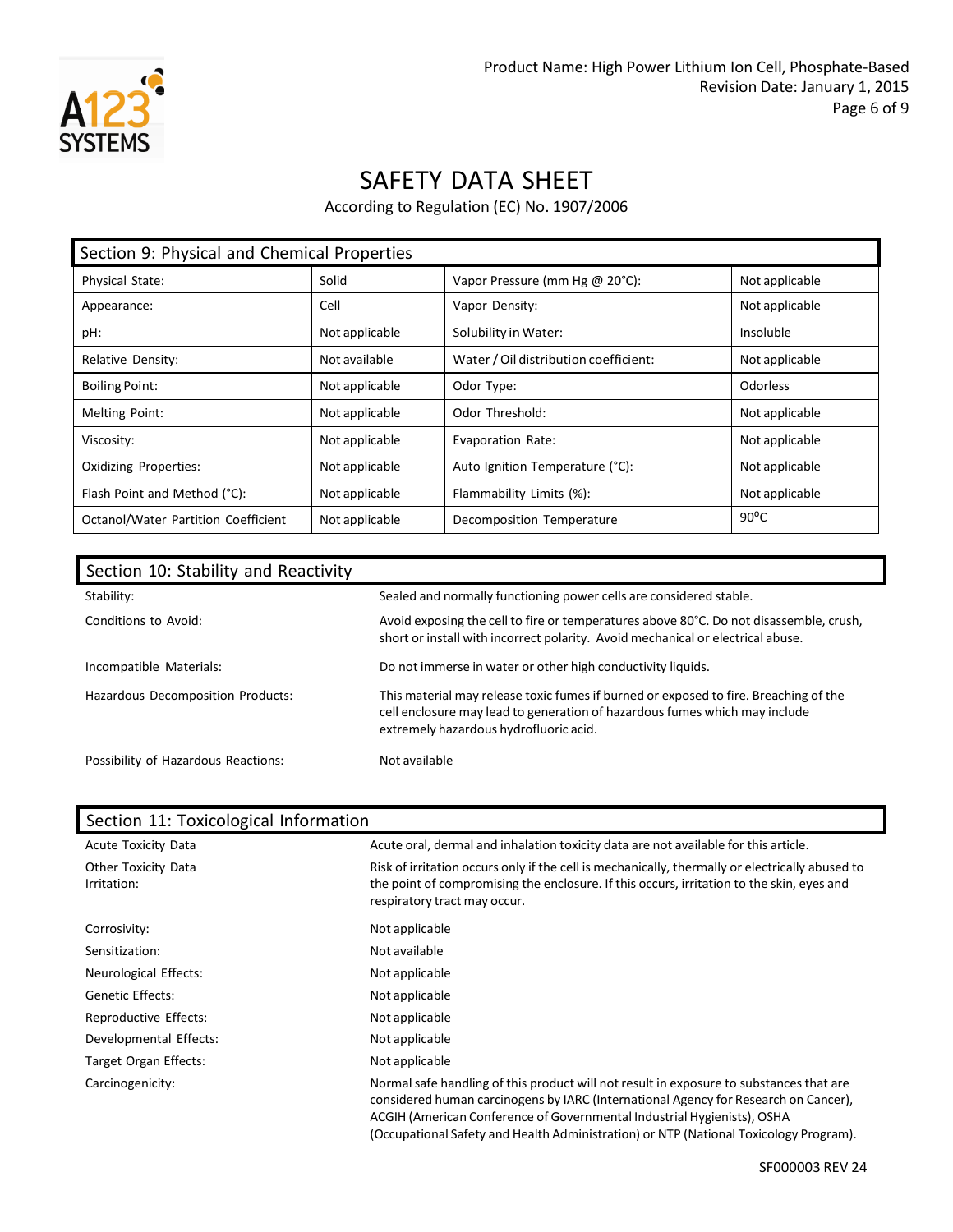

According to Regulation (EC) No. 1907/2006

| Section 12: Ecological Information |                                                                                                                                                                                                                                                         |
|------------------------------------|---------------------------------------------------------------------------------------------------------------------------------------------------------------------------------------------------------------------------------------------------------|
| Ecotoxicity:                       | Not available                                                                                                                                                                                                                                           |
| Mobility:                          | Not available                                                                                                                                                                                                                                           |
| Persistence and degradability:     | Not readily biodegradable                                                                                                                                                                                                                               |
| Bioaccumulative potential:         | Not available                                                                                                                                                                                                                                           |
| Other adverse effects:             | Solid cells released into the natural environment will slowly degrade and may release<br>harmful or toxic substances. Cells are not intended to be released into water or on<br>land but should be disposed or recycled according to local regulations. |

| Section 13: Disposal Considerations |                                                                                                                                                                                                                                                                                                                                                                                             |  |
|-------------------------------------|---------------------------------------------------------------------------------------------------------------------------------------------------------------------------------------------------------------------------------------------------------------------------------------------------------------------------------------------------------------------------------------------|--|
| Waste Disposal Method:              | Cell recycling is encouraged. Do NOT dump into any sewers, on the ground or into any body of<br>water. Store material for disposal as indicated in Section 7 Handling and Storage.                                                                                                                                                                                                          |  |
| USA:                                | Dispose of in accordance with local, state and federal laws and regulations.                                                                                                                                                                                                                                                                                                                |  |
| Canada:                             | Dispose of in accordance with local, provincial and federal laws and regulations.                                                                                                                                                                                                                                                                                                           |  |
| EC:                                 | Waste must be disposed of in accordance with relevant EC Directives and national, regional and<br>local environmental control regulations. For disposal within the EC, the appropriate code according<br>to the European Waste Catalogue (EWC) should be used.                                                                                                                              |  |
|                                     | In the United States, consult universal/hazardous waste regulations for further information<br>regarding disposal of spent batteries. If a battery is leaking/broken open, consult hazardous waste<br>regulations under US Environmental Protection Agency's Resource Conservation and Recovery Act<br>(RCRA). Also, consult state and local regulations for further disposal requirements. |  |

#### Section 14: Transport Information

A123 Systems LLC lithium-ion cells and batteries are designed to comply with all applicable shipping regulations as prescribed by industry and legal standards which includes compliance with the UN Recommendations on the Transport of Dangerous Goods; IATA Dangerous Goods Regulations and applicable U.S. DOT regulationsfor the safe transport of lithium-ion batteries and the International Maritime Dangerous Goods Code. Each of the listed cellsin Section 1 have passed the UN Manual of Tests and Criteria Part III Subsection 38.3, which is required by all of the directives listed above.

In the US, shipments of lithium ion cells and batteries are classified as Class 9, UN3480, Packing Group II, by the U.S. Hazardous Materials Regulations(HMR). Packaging, markings and documentation requirements are defined in Title 49 of the Code of Federal Regulations (CFR), Section 173.185 of the U.S. HMR. Excepted cells and batteries are allowed to be transported within the US without Class 9 packaging and markings, but must conform to other requirements as stipulated in the 49 CFR Section 173.185 of the U.S. HMR.

International shipments of lithium ion cells and batteries are generally classified as Class 9, UN3480, Packing Group II, by the International Civil Aviation Organization (ICAO) and the International Maritime Dangerous Goods(IMDG) Code. Packaging, markings and documentation requirements are defined in the International Air Transport Association (IATA) Dangerous Goods Regulations (DGR) Packing Instructions 965 and Packing Instruction P903 of the IMDG Code. Excepted cells and batteries are allowed to be transported internationally without Class 9 packaging and in some circumstances markings, but must conform to other requirements as stipulated in Packing Instructions 965 of the IATA DGR and Special Provision 188 under the IMDG Code.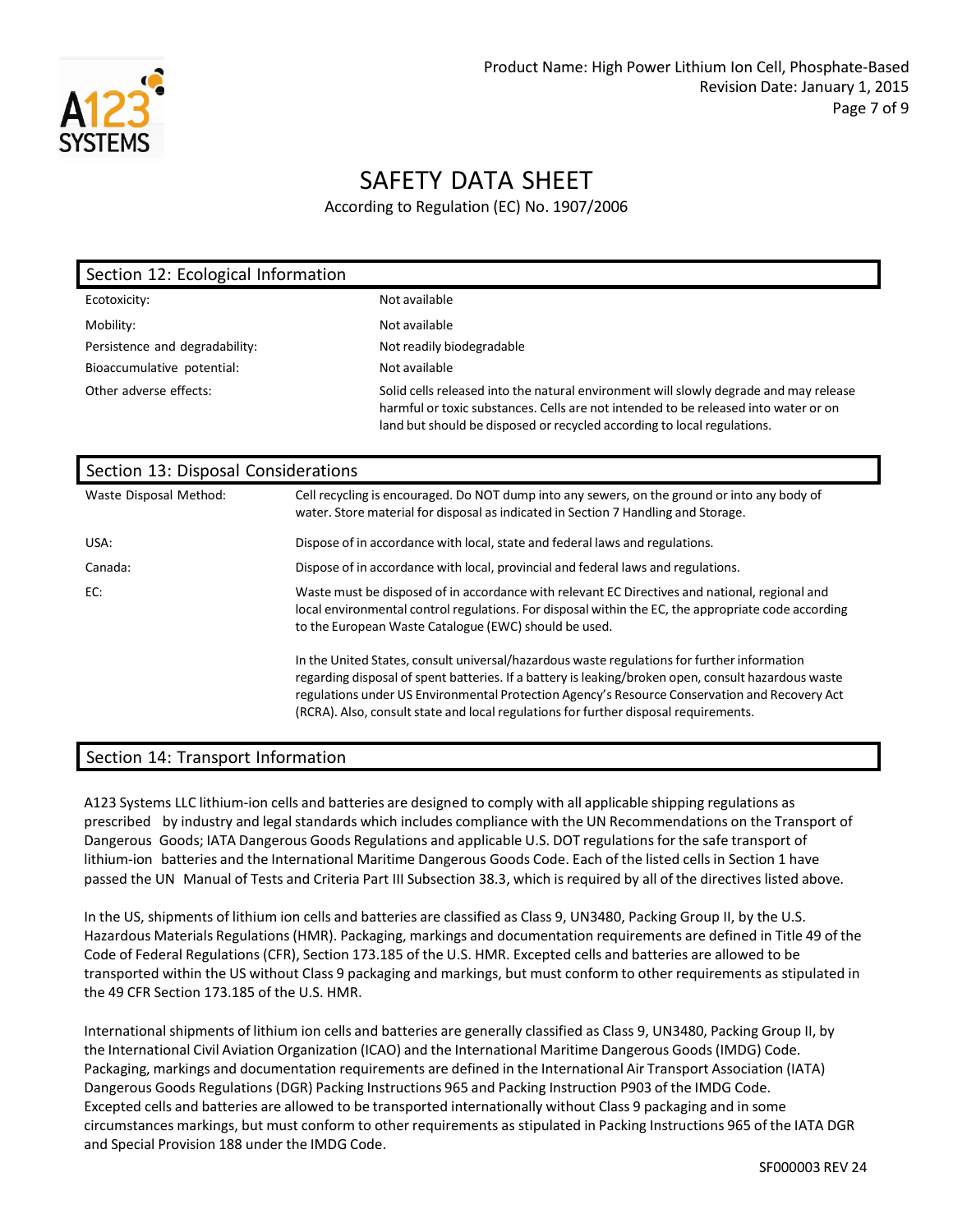

| Section 15: Regulatory Information                                |                                                                                                                                                                                                                |  |
|-------------------------------------------------------------------|----------------------------------------------------------------------------------------------------------------------------------------------------------------------------------------------------------------|--|
| <b>USA</b>                                                        |                                                                                                                                                                                                                |  |
| <b>TSCA Status:</b>                                               | All ingredients in the product are listed on the TSCA inventory.                                                                                                                                               |  |
| SARA Title III:                                                   | None                                                                                                                                                                                                           |  |
| Sec. 302:                                                         | None                                                                                                                                                                                                           |  |
| Sec: 304:                                                         | None                                                                                                                                                                                                           |  |
| Sec. 311/312:                                                     | None                                                                                                                                                                                                           |  |
| Sec. 313:                                                         | None                                                                                                                                                                                                           |  |
| <b>CERCLA RO:</b>                                                 | None                                                                                                                                                                                                           |  |
| California Prop 65:                                               | This product does not contain chemicals known to the State of California to cause cancer or                                                                                                                    |  |
|                                                                   | reproductive toxicity.                                                                                                                                                                                         |  |
| Canada                                                            | This product has been classified in accordance with the hazard criteria of the Controlled<br>Products Regulations and the SDS contains all the information required by the Controlled<br>Products Regulations. |  |
| <b>WHMIS Classification:</b>                                      | Not Controlled                                                                                                                                                                                                 |  |
| New Substance                                                     | Lithium hexafluorophosphate is listed on the Non-Domestic Substances List (NDSL). All other                                                                                                                    |  |
| Notification Regulations:<br>National Pollutant Release Inventory | ingredients in the product are listed, as required, on Canada's Domestic Substances List (DSL).                                                                                                                |  |
| (NPRI) Substances:                                                | This product does not contain any NPRI chemicals.                                                                                                                                                              |  |
| EC Classification for the                                         | This product is not classified as hazardous according to Regulation (EC) No. 1272/2008. Keep                                                                                                                   |  |
| Substance/Preparation:                                            | out of the reach of children.                                                                                                                                                                                  |  |